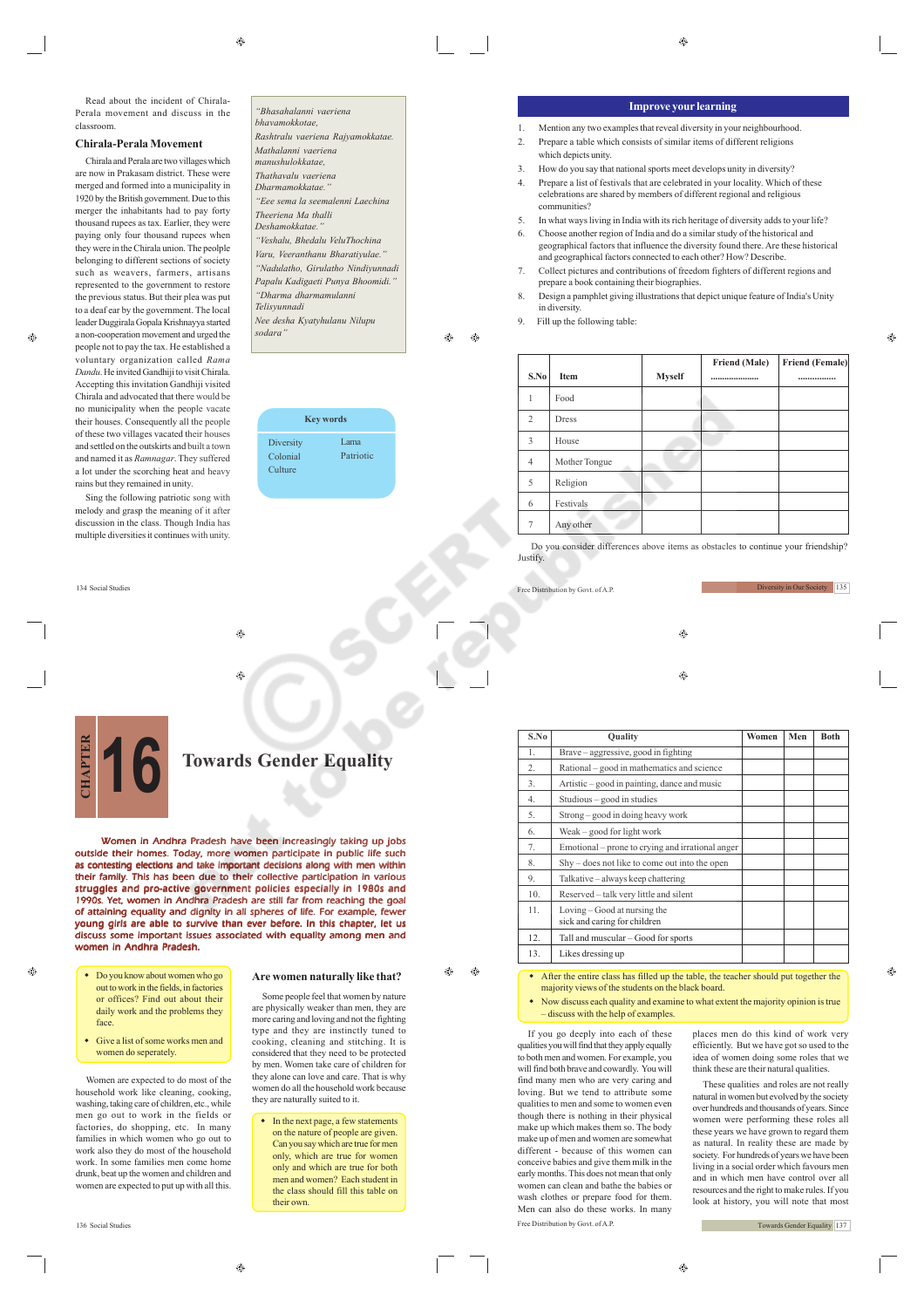Thus, there are two kinds of differences between men and women. Firstly, there are natural physical differences, but these need not cause discriminiation against women. The second kind of differences are made by our society which tries to subordinate women to men and treat them unequally Differences which lead to such inequality and discrimination are called 'socially caused differences' or 'gender differences

#### **Growing up as boys and girls**

Ø.

From their very birth, girls and boys are brought up according to many discriminatory ideas. Here are some statements about how boys and girls are treated - discuss them in the class and find out to what extent they are true.

# Why in some families

- while the birth of boy is welcomed and celeberated in the house, the birth of girls is considered a burden to the family?
- boys are encouraged to go out, make friends, play freely while girls are encouraged to be at home and do household work?
- boys are encouraged to play with toys like guns, cars and trucks while girls are encouraged to play in 'house' with dolls and toys related to kitchen or household articles?

fields and shops. The girls who go to school have little time to study at home as they have to do a lot of household work after school time. Even when girls manage to go to school and study, they are discouraged from taking subjects like mathematics and science which are considered more apt for boys. Girls are told that they can only learn subjects like literature and 'home science'. In fact many schools practice gender bias by not allowing boys to learn subjects like 'home science' and forcing girls alone to learn them.

Now the situation has improved. Yet one-sixth of children - both boys and girls stop going to school after class 5. There are no major differences one could find between girls and boys in this regard.

- If you study in a school which has both boys and girls can you make a list of things which you feel are discriminatory?
- Each one in the class can talk to 2 persons – both men and women who have attended school only for a few years and find out the reasons why they stopped. Discuss all the reasons in the class.
- $\bullet$  Find out if there were girls in your locality or village who stopped coming to school during last year. Find out the reasons and discuss in class.

#### **Access to property**

 $\oplus$ 

In India most resources like land and factories are in the name of men. Even though the law provides that property of parents should be divided equally between 140 Social Studies Free Distribution by Govt. of A.P.

 boys get to wear dresses which allow them to run or climb or go about freely while girls get to wear dresses which cover their entire body and obstruct their movement?

- boys are given food first while girls are given only what is left over?
- boys are encouraged to go to school and study while girls are neither sent to school nor given sufficient time to their studies?
- fewer girls are allowed to study in higher classes than boys?
- when boys fall ill they get early medical treatment while girls do not get proper medical attention when they are sick? • various careers for the boys are

**Fewer girls, fewer women** All this discrimination has had very sad consequences. For example we find that the proportion of females in Indian population is constantly decreasing. In 1951 there were 945 females for every thousand males. In 1981 it declined to 931 per thousand males. After that it rose to 940 females per

housewives?

thousand males by 2011.

planned while girls are told that they have to get married and settle as

Let us look at the situation in Andhra Pradesh. In 1991 there were 972 females to thousand males. The situation has improved and in 2011 there were 992 females to thousand males. This places Andhra Pradesh among the best states in the country with regard to the sex ratio. However, among children under six years

all children (both sons and daughters), in actual practice very few girls get a share of their parents's property which is usually given only to sons. As a result women have little or no control over any productive resource like land, shop or factory. They therefore have to be economically dependent upon their fathers, husbands,

The situation in Andhra Pradesh in recent times is relatively better. This is due to laws made in the state in 1980s which made it mandatory that the ancestral property of parents should be equally divided between sons and daughters. In fact Andhra Pradesh was the first state in the country to make such property laws to reduce discrimination.

Women going out of the house and taking up jobs enable women to stand on their own. Most women workers in Andhra Pradesh are employed in agriculture, doing casual jobs, and a small section of them run their own shops, farms and other enterprises. Thus, while women are taking up employments they are in a vulnerable situation. We have also seen that girls in some families are brought up in such a way that they are undernourished and undereducated. Therefore they have less opportunity to gain proper employment in which they get good salaries. Even women who are well educated are not allowed by their families to take up professional jobs which will mean that they will have to be away from their homes for long time. They are allowed only to take up part time or less demanding jobs. Most of the women who<br>are without proper educational without proper educational

Æ۵ ⊕

sons or brothers.

⊕

**Employment**

ക

 $\bigoplus$ 

 $\hat{c}$ 

we see that the number of girls per thousand boys is rapidly declining. You can see this from the following table.

| Year | <b>Boys</b> | Girls                    |
|------|-------------|--------------------------|
| 1991 | 1000        | 975                      |
| 2001 | 1000        | 961                      |
| 2011 | 1000        | 943                      |
|      | $\sim$      | . .<br><b>CONTRACTOR</b> |

This means that actually the situation is not improving, but on the other hand deteriorating.

Normally equal number of girls and boys should take birth. If the proportion of girls is less, it means that girls and women are not able to live a healthy life in our country and are dying earlier than men. But why is this proportion constantly declining?

This may be due to many reasons. In some families, young girls do not get sufficient nutritious food and are not able to survive when they meet with any disease. Girl children in few other families face discrimination - do not receive proper medical treatment. In recent times, the proportion of girls is less also due to foeticide, a practice in which girls are killed before they are born. This also means technological advancement makes people the choice of giving birth to only male children.

### • Find out from your teachers and parents about these practices in your area and prepare a report for your class wall newspaper.

# **Differences in Literacy Levels**

138 Social Studies Free Distribution by Govt. of A.P. Going to school and to learn read and write are important things in life for all of us.

Look at the Fig 16.1. Two differently coloured bars in the figure show the proportion of literates – the number of males and females aged 7 years and above who are able to read and write in Telugu or any language. There are more male literates compared to females in Andhra Pradesh. You will notice that for every 100 females in Andhra Pradesh, the number of female literates in 1991 was only 33. This has increased to 60 in 2011. The proportion of male literates has increased from 55 to 76 during this period. You will also notice that the gap between the males and females is declining.

Andhra Pradesh has a large educational system in India with nearly 1.50 crore students studying in more than one lakh schools and colleges. Children dropping out of school is an important problem. Thirty years before, this problem was acute particularly among girls. For example, if 100 girl children began going to school, more than 65 of them did not continue their schooling after class 5; in fact not more than 15 girls were able to pursue intermediate education.

Another aspect of discrimination is low literacy levels among women. Girls are not encouraged to go to school and are kept at home to do the household work or work in



*Fig: 16.1 Literacy Level in Andhra Pradesh (%)*

Towards Gender Equality 139

۳  $\bigcirc$ 

qualifications are forced to do physical labour in the fields or mines or as domestic servants in houses of the rich people. Not only are these kinds of work physically back breaking and exhausting, but the women doing them often face lack of dignity and respect and security. They have to face insults and abuses all the time. Read what Malini, a woman domestic worker in the capital of our country, Delhi, has to say:

*"My first job was with a rich family that lived in a three storeyed house. The lady would shout to get any work done. My work is in the kitchen. There are two other girls for cleaning. Our work begins at 5 o' clock in the morning. We get a cup of tea and two stale rotis for breakfast – never even a third roti. In the evening, when I cook food the two cleaning girls would beg me to give them an extra roti. I would secretely give them the rotis and also make myself some. …. I used to feel scared of the lady but also felt angry and humiliated . Did we not work all day? Don't we deserve to be treated with some respect* 



*Fig: 16.2 First woman Loco driver in India- Surekha Yadav*

• If you know about more such people discuss how they are treated, what problems they face and how much do they earn.

- Why do you think people like Malini earn less than hundred rupees a day even though they work hard for several hours?
- What are the other professions that are commonly taken up by women? Discuss in the class about what you know about their conditions.

In the last few decades the employment scene for women has been changing gradually. Many women have acquired degrees and are entering into jobs which were earlier considered as male professions. The reservation policies pursued from 1980s in Andhra Pradesh for admission to women in all colleges and in government jobs have led to more and more girls joining colleges and taking up salaried jobs. Some leading scientists, mathematicians, diplomats, engineers, etc. are women. Women are now also recruited

into the police, army, navy and air force and there are many women pilots today. In fact we have women who are train engine drivers. This has been possible because women have fought to get higher education and also broken gender biases in many professions.